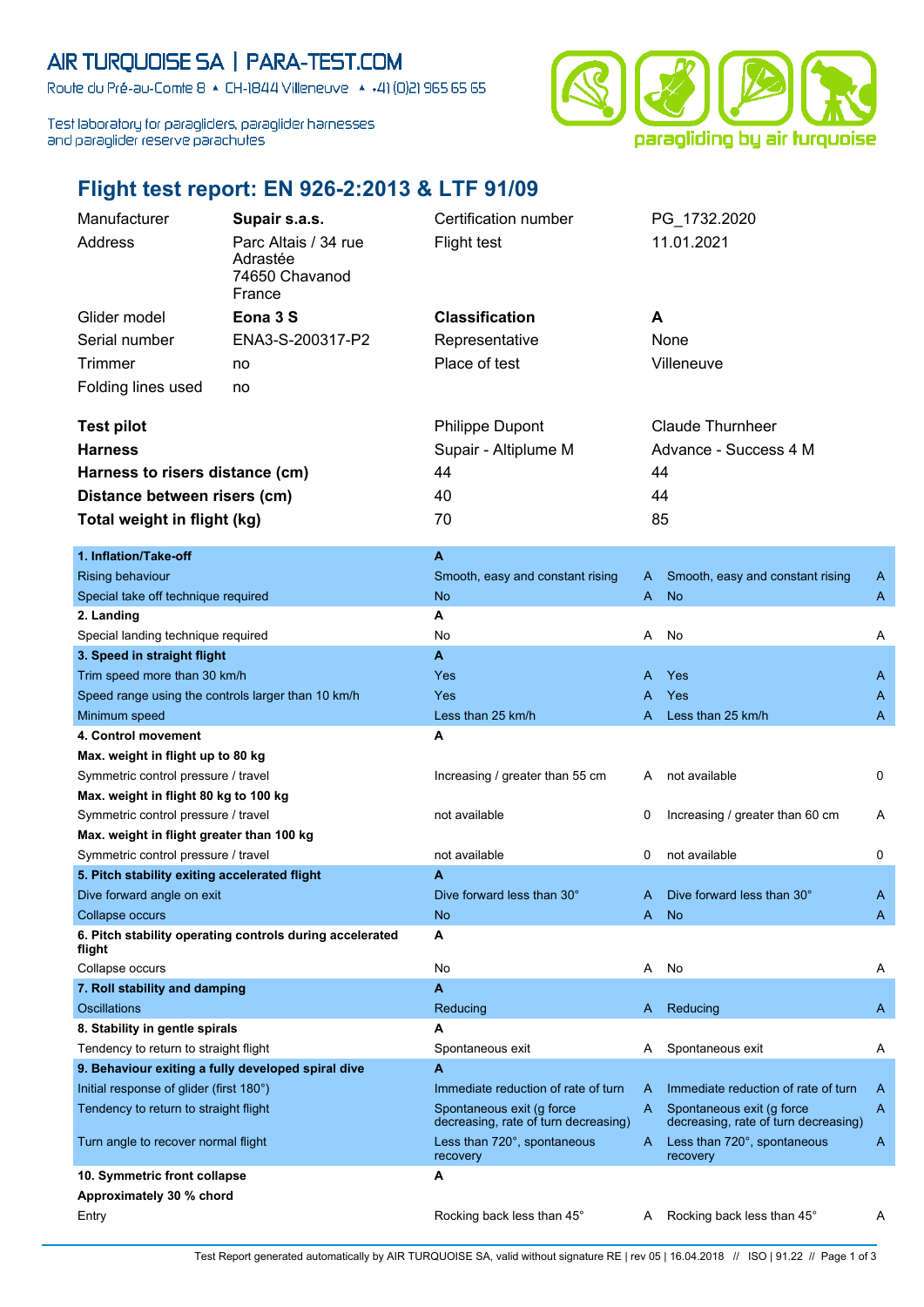| Recovery                                                                    | Spontaneous in less than 3 s                                                        | Α | Spontaneous in less than 3 s                                                        | Α |
|-----------------------------------------------------------------------------|-------------------------------------------------------------------------------------|---|-------------------------------------------------------------------------------------|---|
| Dive forward angle on exit Change of course                                 | Dive forward 0° to 30° Keeping<br>course                                            | A | Dive forward 0° to 30° Keeping<br>course                                            | A |
| Cascade occurs                                                              | No                                                                                  | A | No                                                                                  | Α |
| Folding lines used                                                          | No                                                                                  |   | No                                                                                  |   |
| At least 50% chord                                                          |                                                                                     |   |                                                                                     |   |
| Entry                                                                       | Rocking back less than 45°                                                          | A | Rocking back less than 45°                                                          | A |
| Recovery                                                                    | Spontaneous in less than 3 s                                                        | A | Spontaneous in less than 3 s                                                        | Α |
| Dive forward angle on exit / Change of course                               | Dive forward 0° to 30° / Keeping<br>course                                          | A | Dive forward 0° to 30° / Keeping<br>course                                          | Α |
| Cascade occurs                                                              | No                                                                                  | A | No                                                                                  | Α |
| Folding lines used                                                          | No                                                                                  |   | No                                                                                  |   |
| <b>With accelerator</b>                                                     |                                                                                     |   |                                                                                     |   |
| Entry                                                                       | Rocking back less than 45°                                                          | A | Rocking back less than 45°                                                          | Α |
| Recovery                                                                    | Spontaneous in less than 3 s                                                        | A | Spontaneous in less than 3 s                                                        | Α |
| Dive forward angle on exit / Change of course                               | Dive forward 0° to 30° / Keeping<br>course                                          | A | Dive forward 0° to 30° / Keeping<br>course                                          | Α |
| Cascade occurs                                                              | No                                                                                  | A | No                                                                                  | Α |
| Folding lines used                                                          | No                                                                                  |   | No                                                                                  |   |
| 11. Exiting deep stall (parachutal stall)                                   | A                                                                                   |   |                                                                                     |   |
| Deep stall achieved                                                         | Yes                                                                                 | A | Yes                                                                                 | A |
| Recovery                                                                    | Spontaneous in less than 3 s                                                        | A | Spontaneous in less than 3 s                                                        | A |
| Dive forward angle on exit                                                  | Dive forward 0° to 30°                                                              | A | Dive forward 0° to 30°                                                              | A |
| Change of course                                                            | Changing course less than 45°                                                       | A | Changing course less than 45°                                                       | A |
| Cascade occurs                                                              | <b>No</b>                                                                           | A | <b>No</b>                                                                           | A |
| 12. High angle of attack recovery                                           | A                                                                                   |   |                                                                                     |   |
|                                                                             |                                                                                     |   |                                                                                     |   |
| Recovery                                                                    | Spontaneous in less than 3 s                                                        | Α | Spontaneous in less than 3 s                                                        | Α |
| Cascade occurs                                                              | No                                                                                  | Α | No                                                                                  | Α |
| 13. Recovery from a developed full stall                                    | A                                                                                   |   |                                                                                     |   |
| Dive forward angle on exit                                                  | Dive forward 0° to 30°                                                              | A | Dive forward 0° to 30°                                                              | A |
| Collapse                                                                    | No collapse                                                                         | A | No collapse                                                                         | A |
| Cascade occurs (other than collapses)                                       | <b>No</b>                                                                           | A | <b>No</b>                                                                           | A |
| Rocking back                                                                | Less than 45°                                                                       | A | Less than 45°                                                                       | A |
| Line tension                                                                | Most lines tight                                                                    | A | Most lines tight                                                                    | A |
| 14. Asymmetric collapse                                                     | A                                                                                   |   |                                                                                     |   |
| Small asymmetric collapse                                                   |                                                                                     |   |                                                                                     |   |
| Change of course until re-inflation / Maximum dive forward or<br>roll angle | Less than 90° / Dive or roll angle<br>$0^\circ$ to 15 $^\circ$                      | A | Less than 90° / Dive or roll angle<br>$0^\circ$ to 15 $^\circ$                      | Α |
| Re-inflation behaviour                                                      | Spontaneous re-inflation                                                            | A | Spontaneous re-inflation                                                            | Α |
| Total change of course                                                      | Less than $360^\circ$                                                               | Α | Less than 360°                                                                      | Α |
| Collapse on the opposite side occurs                                        | No (or only a small number of<br>collapsed cells with a spontaneous<br>reinflation) | A | No (or only a small number of<br>collapsed cells with a spontaneous<br>reinflation) | Α |
| Twist occurs                                                                | No                                                                                  | Α | No                                                                                  | Α |
| Cascade occurs                                                              | No                                                                                  | Α | No                                                                                  | Α |
| Folding lines used                                                          | No                                                                                  |   | No                                                                                  |   |
| Large asymmetric collapse                                                   |                                                                                     |   |                                                                                     |   |
| Change of course until re-inflation / Maximum dive forward or<br>roll angle | Less than 90° / Dive or roll angle<br>15° to 45°                                    | A | Less than 90° / Dive or roll angle<br>15° to 45°                                    | Α |
| Re-inflation behaviour                                                      | Spontaneous re-inflation                                                            | A | Spontaneous re-inflation                                                            | A |
| Total change of course                                                      | Less than 360°                                                                      | Α | Less than 360°                                                                      | Α |
| Collapse on the opposite side occurs                                        | No (or only a small number of<br>collapsed cells with a spontaneous<br>reinflation) | A | No (or only a small number of<br>collapsed cells with a spontaneous<br>reinflation) | Α |
| Twist occurs                                                                | No                                                                                  | Α | No                                                                                  | Α |
| Cascade occurs                                                              | No                                                                                  | Α | No                                                                                  | Α |
| Folding lines used                                                          | No                                                                                  |   | No                                                                                  |   |
| Small asymmetric collapse with fully activated accelerator                  |                                                                                     |   |                                                                                     |   |
| Change of course until re-inflation / Maximum dive forward or<br>roll angle | Less than 90° / Dive or roll angle<br>$0^\circ$ to 15 $^\circ$                      | A | Less than 90° / Dive or roll angle<br>15 $\degree$ to 45 $\degree$                  | Α |
| Re-inflation behaviour                                                      | Spontaneous re-inflation                                                            | A | Spontaneous re-inflation                                                            | A |

Test Report generated automatically by AIR TURQUOISE SA, valid without signature RE | rev 05 | 16.04.2018 // ISO | 91.22 // Page 2 of 3